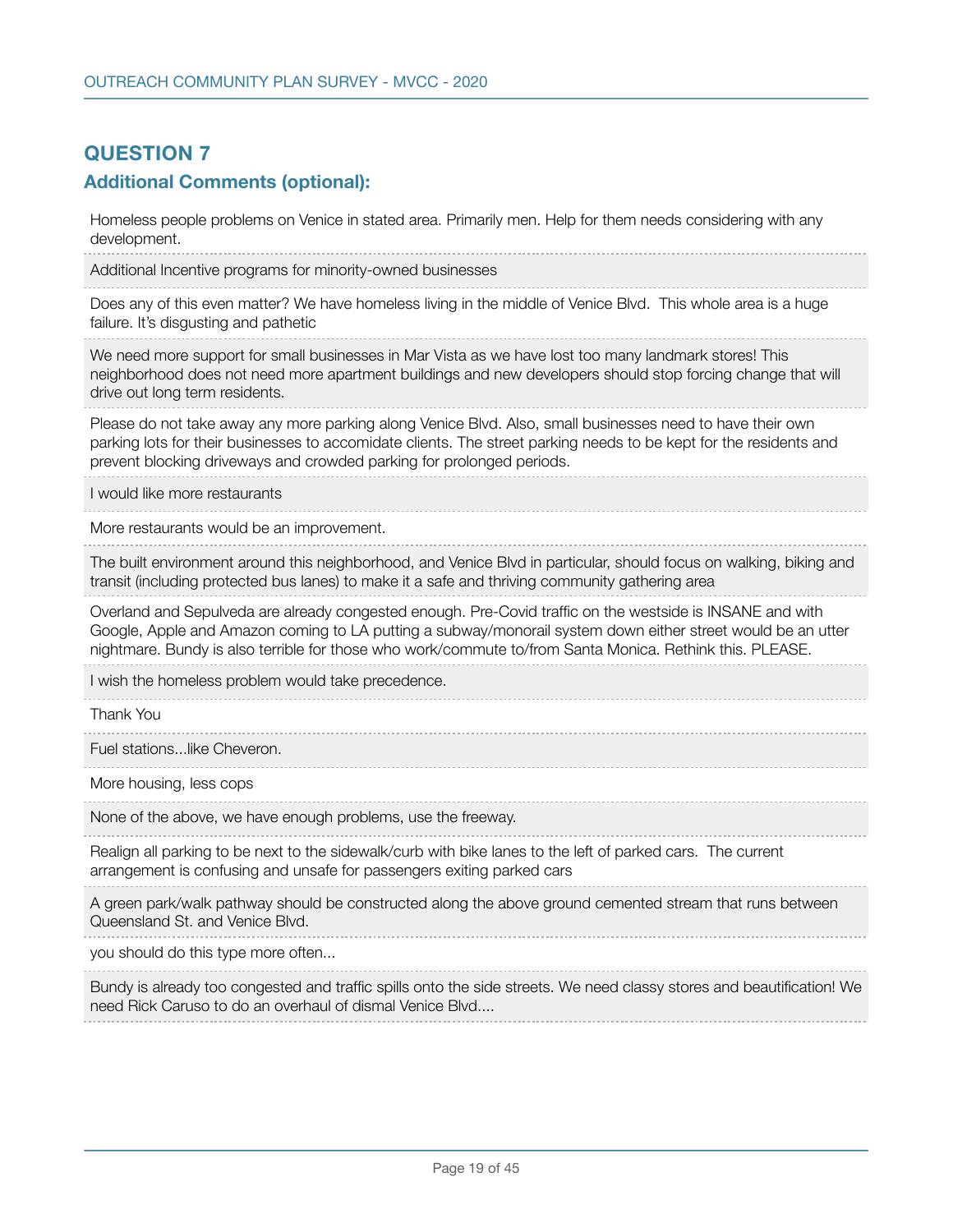The door hanger says there are zoning changes coming, and this survey seems only to be addressing Venice Boulevard, although the proposed plan considers zoning changes in other locations, both commercial and residential. It seems like another survey should cover that aspect of the proposed plan if you really want community input.

As part of that discussion, Mar Vista residents should understand that State legislation allows up to three units (ADU + JADU) in all R1 districts, so in practical terms, although there are many single-family homes in MV, there are no more single family districts. The City is proposing some transitional residential zones, with additional height and up to four units. This makes sense in the context of transition to neighborhoods with more and more properties that will have two or three units, including their ADUs. We should protect our neighborhood from short term rentals, so that the additional housing helps address the regional housing crisis.

NO SUBWAY NO LIGHT RAIL

Please get the homeless and campers off of our streets...it would be beneficial to all and to the prosperity of local businesses.

I hope we can make Venice blvd beautiful.

Keep it small!! Do not build it up, congestion is all that happens.

I would be in favor of a healthy restaurant on that corner- but NOT a fast food restaurant. I would support a two or three story market-rate housing project with ground floor retail and housing on the other one or two floors.

Fix the homeless problem for the love of god

It would be more informative if you offered an option that asked if the residents actually preferred the "safer streets" changes that have been made to Venice blvd over the last couple of years. I totally avoid that entire area since the changes were made. It made a simple street overly complicated and more dangerous. I've lived in Mar Vista for over 20 years and what has been done to the businesses and traffic flow thru the re-done streets is a travesty. Maybe try helping the community and really listening to your constituents, instead of plowing ahead with changes that the majority of the community do not want. Why did you think you needed to "fix" something that was never broken? It's really shameless.

a map to help responders to this survey would have been helpful

The parking question is to binary. There are some areas that have good parking and some that don't.

When will be get our crime and homeless under control?. Its getting ridiculisly out of control. Its ruining our community, and we are now fixing it up, but the rest is bringing it all down. @25 + years as a home owner and resident, and its way embarrassing living here in Mar Vista.

No subway!!!! Monorail makes much more sense. Folks aren't ready to give up their personal autos.

Can we put a stop to developers buying up properties of single story/single houses to put up their un-affordable mega-houses with no yards? Maybe require that all these developer purchases MUST include an affordable ADU for low income folks?

We would actually support building height much greater than 7 stories. LA has a real density problem, and building up is the only viable way to solve it. We'd especially like to see more mixed use development. Playa Vista has set a great example for what a truly vibrant community can look like, and I'd love it if Venice Blvd followed suit.

Don't let Mike Bonin make the choices for us. When he does WE ALL LOSE.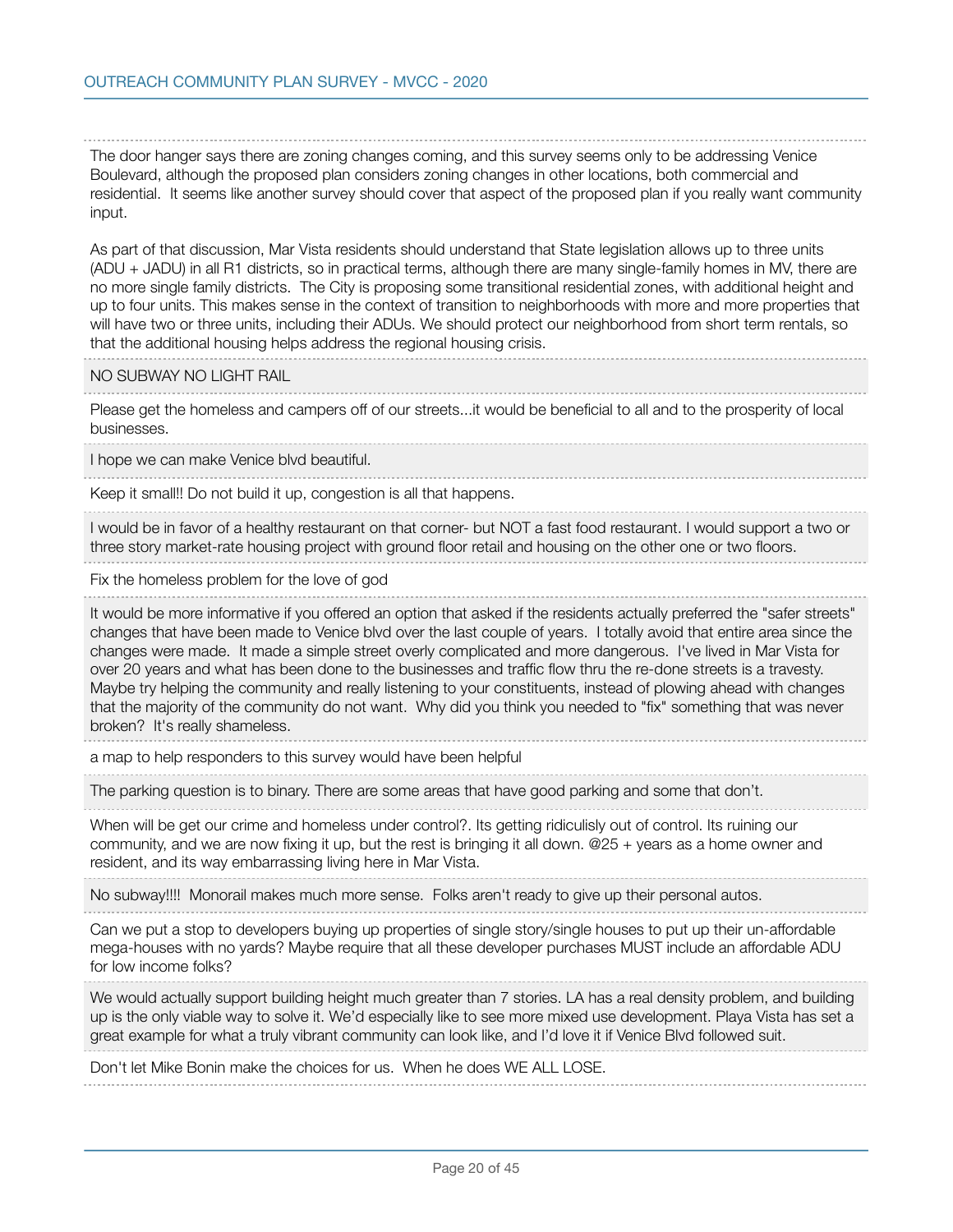It should be easier for homeowners to remove parkway trees in front of their residences if they are willing to replace them. Thank you! Reopen lanes on venice blvd. Bike oath is a dangerous fiasco for bikers. Parking in the street (away from the curb) is stupid, and confusing, and people aren't getting it. Needs to be CONSISTENT throghout entire city. I'm not up enough on issues to make determination STOP changing the neighborhood. Hate what you have done already. The Venice blvd restrictions just increased traffic and have NOT helped. I believe permit parking should be implemented in the Mar Vista Area due to lack of parking Try to not over gentrify this neighborhood and keep it available and affordable for a diverse community (unlike Venice). Thank you for your efforts. City council needs to move all the homeless out of here. This problem is not about people loosing there homes/ apartments because of the economy, the majority of them are junkies who are making a choice to live on the street or mentally ill who need to be hospitalized. Bonin is an idiot and is ruining this neighborhood Sepulveda run straight through to the Valley. Already exits. Please stop the out of control development, which brings with it increased traffic to our already incredibly congested streets. I am not clear on what 'Rent Stablized' mean to answer that question. Build, baby. Maximum density zoning, no additional parking. what can be done about the homeless city under the frwy. also all overnight tents along grandview and venice blvd as well as RVs. i was born and raised here for 50 yrs and someone has fallen asleep at the helm as for managing this city. terrible job. Yikes, will this subway be above ground? Parking is a bigger concern on Venice between Overland and Sepulveda, please address that. And I would prefer more restaurants (not fast food) on Venice, but that was not an option for me to choose. Happy to have another supermarket there, too, since I travel that way a lot. No chain/big box stores or parking structures. get rid of the road diet crap! It ridiculous that it takes over 30min to go 2 blocks on venice blvd during rush hour. Keep the area undeveloped! I don't know if there is not another street option. all 3 of these streets are crucial for car traffic. Overland is broader than the others I believe. Thanks for all your work on making Venice Blvd. Beautiful. Please expand the bike lanes from the Freeway to the beach. My 4 story selection does not mean every building should be allowed to be that height most should be 1-2 story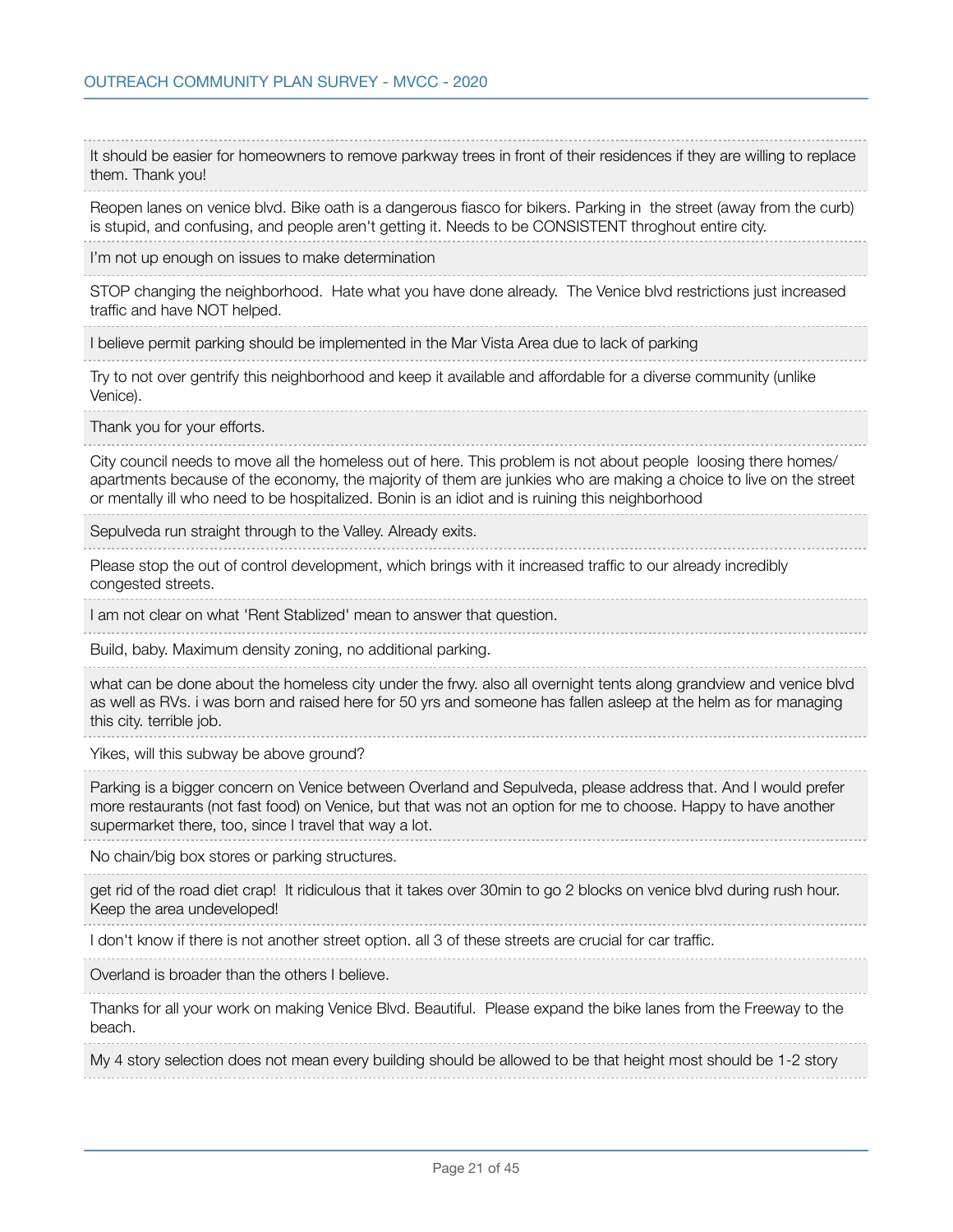4 story selection does not mean all buildings should be this height most should be 1-2 story. Great Streets changes have restricted accessability and traffic flow and damaged businesses and community

Why can't this survey be distributed to everyone who lives close to the area? Great Streets was implemented without enough input and has negatively impacted accessibility, traffic, businesses and community. My 4 story selection means some buildings, most should stay at 1 or 2 story.

Mar Vista needs more density! On Venice and other major streets there should be many more buildings with retail on the ground floor and housing above. There should be more trees (not palm trees, but ones that create shade). Finally, prioritize non-car transportation (bikes, mass transit, and walking).

Venice has the potential to be one of the Westside's best streets. It should take the Champs-Élysées in Paris or the Passeig de Gràcia in Barcelona as its model. I'm not joking. The street would be majestic with six story, well built, housing the entire way down (we need the housing to solve the housing crisis) with retail lining the street level. The sidewalk should be wider to allow for abundant outdoor cafe seating and "parklets". Parking structures would need to be factored in with that much retail and the housing density would be needed to support it. The icing on the cake (but unrealistic from the plans I've seen) would be to have another Metro subway line run down the entire street.

Remove road diet on venice blvd,and upcoming road diet on centinela...road diets are retarded and the people who impose them are retarded. Roads are for cars council members.

Keep this area a family oriented area not major business. Traffic is already too dense thought Mar Vista.

Thanks for asking

## God Bless

If the metro line or expo lines are not working I do not believe a subway or monorail will help improve matters.

Please protect the character and integrity of the neighborhood by refusing ultra-contemporary, multi-story bigbusiness along Venice boulevard. Small, independent/boutique businesses are always welcome. Please keep height of buildings to 2-story and under.

We are pleased with the new bike corridor on Venice blvd. The loss of traffic lane increases traffic and creates difficulty parking in fewer remaining sites. The bike traffic does not warrant all that effort, and cyclists are even more brazen now as they think they have the right to flaunt traffic laws existing traffic laws. I have ridden my bike for over 60 years in the area, safer routes are but a block away from Venice Blvd. Parking is getting worse in the adjacent single family housing area do to loss of parking on Venice and changes to parking requirements in new construction. We are also not in favor of increasing the housing density in the Mar Vista oval or adjacent properties.

Our neighborhood should also consider some sort of a regular street clean-up. The weekly street cleaning has gone down and bulky items all over the place!! Either have a cleaning crew from the city do it regularly or start fining the property owners who are not keeping up with cleaning the front of their properties. It's starting to look like a third world countries.

The light at Palms Blvd & Walgrove Ave is green for Walgrove for 15 seconds while for Palms about a minute. Walgrove has much more traffic than Palms. ????

It would be nice to have the subway further west on Centinela, since there is already one in Culver. Then maybe it could connect to the stop at expo and bundy in some distant future.

It's also a little hard to answer the question about building heights with no context, but the width of Venice makes it reasonable to add density without too much of a light concern. It would be good to see the zoning for the buildings behind them and what the difference would be.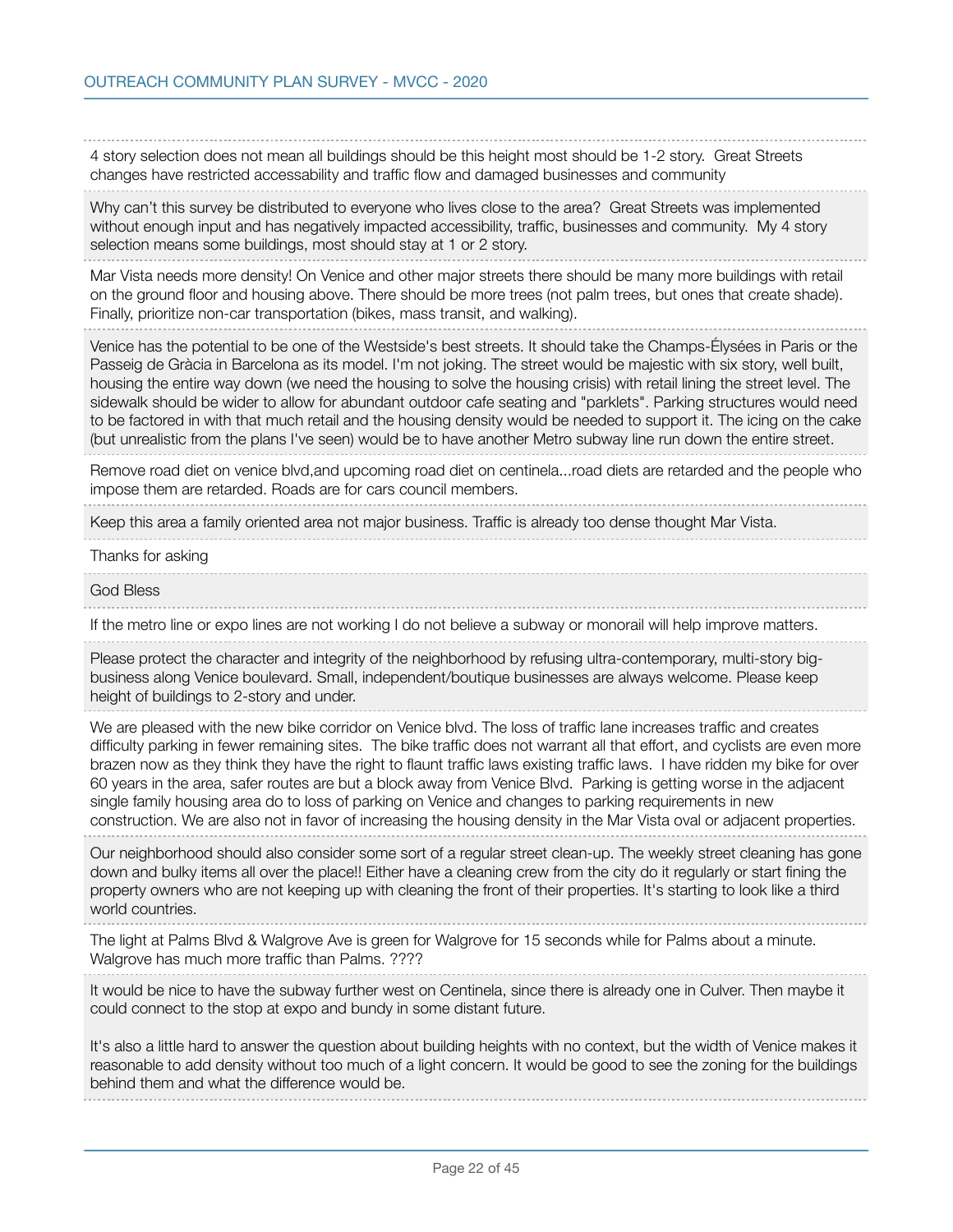We support development of denser housing and neighborhood-serving retail/commercial spaces.

Why can't a monorail go through Sepulveda Pass, an already established thoroughfare? And, it can stop at the Getty!

Sorry, uncertain about adequate parking in Mar Vista at present, but I suspect that there isn't. --We don't want another Wilshire Blvd., but something like the "high street" in Playa Vista would be excellent - or, Montana Ave., Santa Monica. --And please, please, no metro rail on Bundy Dr.!

Restaurants were not mentioned in businesses I would like to see.

RENT CONTROL, AFFORDABLE HOUSING, BUSINESSES THAT SERVE THE COMMUNITY. MIKE BONIN - WE NEED YOU TO KEEP THIS NEIGHBORHOOD INTACT, NOT BLOWN APART BY FOR PROFIT ENDEAVORS.

you are a joke. You allwed an illegal ADU to be bult at 3318 Coolidge. Inspector Matillo and Councilman Bonins office acknowledged it was illeglal but the corrupt system looked the ohter way. Why ask our opnion if you don not even care what the law is.

The past reorganization on lanes/parking on Venice Bl seems to be working much better now.

mar vista should be primarily single family zoning with occasional low density two story apartments

Please don't overbuild in our lovely quiet town!

I had issues taking the survey on my laptop. I was unable to scroll down to the additional questions. It works fine on my phone though...just thought I would share as others may have similar issues.

Don't stifle growth. Let the market grow. People need to go places and be entertained.

Absolutely NO subway or Monorail in or even near Mar Vista! It attracts and brings homeless people to the area. We have enough homeless people here which is a MAJOR PROBLEM!!! It is causing crime, disease, and blight. It is not safe to walk down Venice Blvd. to go get a simple coffee with kids or family. Also, I am against ANY homeless or transitional housing in the Mar Vista area.

 Please monitor affordable units supplied with ADEQUATE parking West of Centinela. Free internet seems to be a magnet for homeless.

I would like to see the homeless encampments cleaned up along Venice Blvd. They are a public health crisis.

Just a thought: what about surveying SFR neighborhoods throughout the city about increasing residential density (guesthouses, apartments, etc.), to provide more housing (market rate, affordable and subsidized)? I assume most SFR owners would be against lowering the drawbridge to share these areas with more people and achieve more equality in our society, but hopefully there would be a significant minority of even SFR owners who would be supportive, to help achieve a better world for all of us.

I see the increasing number of homeless under 405 freeway on Venice. I'm not so comfortable to see so many homeless over there...

Stop building high-rise apartments and other buildings in Mar Vista!

Do not think that adding a monorail is a good idea (or subway).

Get rid of the "road diet" on Venice Blvd. There are too many intersections, driveways, and parking lots on Venice for it to be effective, and parked cars obstruct the view so that cars cannot see cyclists when making a right turn.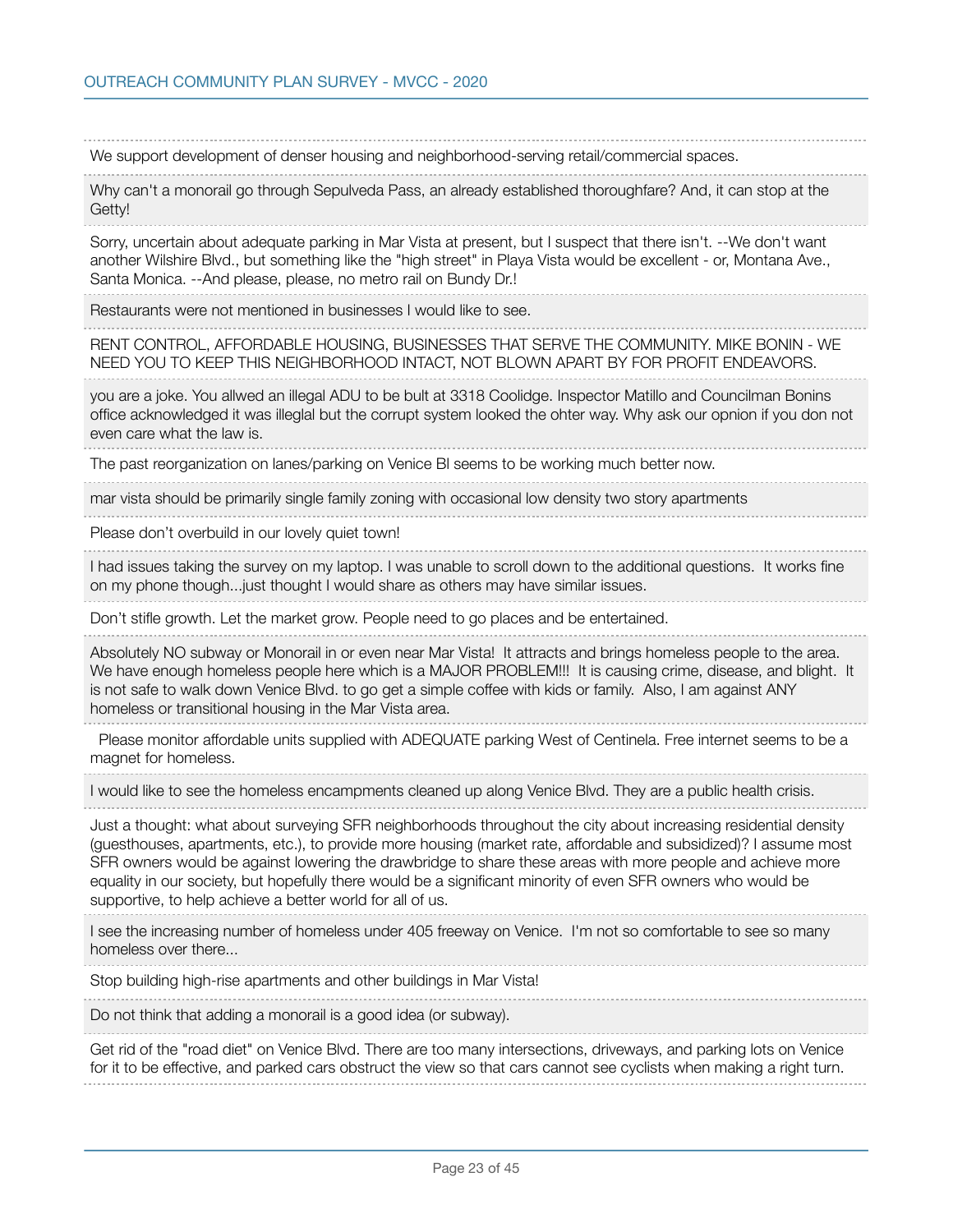need restaurants on Venice. We need trees to be trimmed and streets to be maintained and cleaned in mar vista. Put the monorail down the center of the freeway simple. This is not rocket science. Reopen third lane on Venice Blvd I love the bike lanes on Venice and wish there would be more bike accessible spaces in the community to increase the accessibility of environmentally friendly forms of transportation. What sort of business: Add Restaurants, I would like to see more restaurants No subway or monorail. No more bike lanes. Hated that you changed Venice blvd going west between Inglewood to Sepulveda from 3 to 2 lanes. Also why changed the parking on Venice to accommodate bike lanes? I'm okay with density. I'm glad to see the new multi-use building near the NE corner of National & Sepulveda (just wish it hadn't taken so long) and thrilled that a similar project will be replacing the ridiculous eyesore at NW corner of Barrington and Gateway. Increased density and building height near public transportation lines is the absolutely essential to keep this city's traffic from resembling rush hour in Bombay. Thanks for listening, and for doing this survey! Eager to see the results. Only high end retail stores like Brandy Melville, lululemon and others you would see in Brentwood. Sepulveda makes the most sense for a monorail or subway due to the closeness of the 405. There are a lot of things to consider. All three streets are major thoroughfares and are already congested due to the blue line train that goes to and from SM to DTLA. It also depends on whether or not the train tracks would be raised above the streets or would the go down the center of the streets. I feel Overland is less traveled compared to the other options making it the lesser of all evils. Here's the bottom line: Stop development. No more politicians accepting money from developers. No more contractors and developers paying off building inspectors. Want any "bonus" items in height and density to absolutely require 40% or more lower to middle income units - not market rate. Please no multi-level, multi-family units on one lot such as the one being built at the corner of Barrington and Indianapolis, McLaughlin and Charnock, or McLaughlin and Victoria. Thank you.

Please keep the bike lanes.The additional signage has helped make them easier to use. Farmers' Market is great!!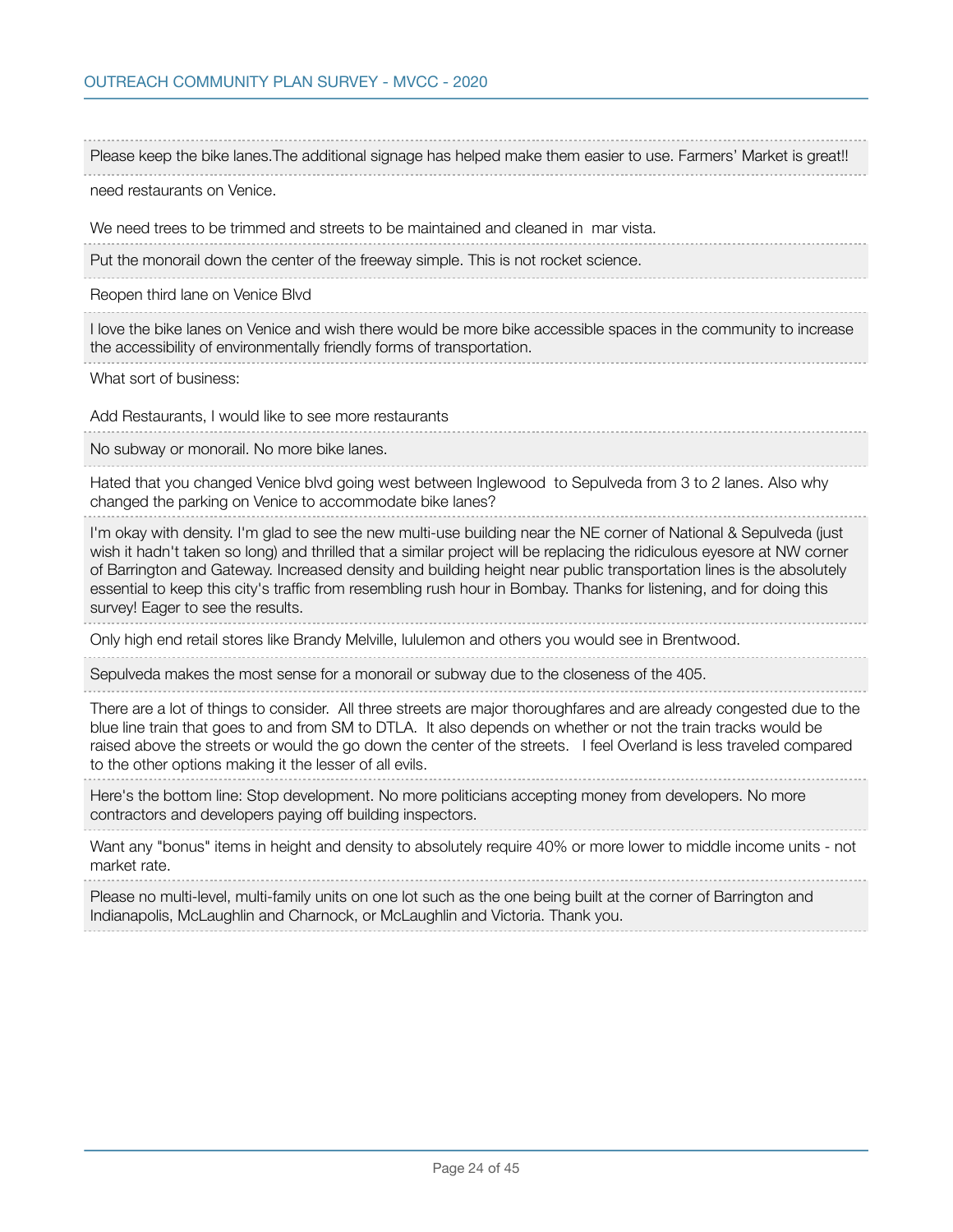Nearly all the businesses we patronize along Venice Blvd are between Inglewood and Centinela. For those businesses, we would often access them by walking. Probably a 50/50 split, maybe a little more in favor of walking. We would be very unlikely, however, to walk all the way to Sepulveda to go to a store. With regard to the question on supportive housing, we are not necessarily in favor of low-income housing right here in the neighborhood, but would be willing to try almost anything to ease the travesty of the rampant homelessness along Venice Blvd. We feel that such low-income supportive housing would need to be part of a city-wide effort. It seems to us that the market has failed and is failing, and we need extreme government intervention to provide the housing that the market is failing to provide. Of course, this is a very politically controversial subject. Many people feel that government intervention is the cause of the existing market failure. We do not agree, but are not optimistic about the likelihood of a plan being proposed that would attract enough buy-in to actually make a difference. Nevertheless, we eagerly await such a proposal. ALSO - VERY IMPORTANT. There MUST be adequate on-site parking for any new construction. I know the dream is that a majority of new occupants will somehow magically take public transport or use bicycles. But living one block north of Venice Bl, I can tell you that every time a new business goes in, our street is filled with cars 2 or 3 blocks up before 9:00 am, which can create extreme inconvenience for many residents.

I don't travel between McLaughlin and Walgrove because of the reduced lanes, idiotic bicycle riders who think they own the road. Bonin Sucks! Venice Blvd-big mistake, only wants \$\$ from Palidsades and Brentwood folks. Could care less about MV. Only cares about making \$\$ but not about the history of MV and people who've lived here for many years. I'll vote him out!

1. This survey does not ask any questions about climate adaptation/resilience for the Mar Vista community. Will there be another survey to address these issues?

2. It's hard to select which road should be used for a subway or monorail -- I would need to know the planning assessment for each. There should be a "I don't know" or "I don't have enough information" for that question.

3. The question about building height should include what the current limit is.

Adequate rent Control for residents and especially apartments

these questions have complex outcomes & can not have meaningful answers with a yes/no, choose one format

Venice needs cleaned-up and the "road diets" are a disgrace and need to be rectified.

Any monorail or (subway? are you kidding?) is going to add to our traffic problem which is already out of control.

You are talking about a 2 mile stretch. These generalizations for the entirety are not reasonable. You can't answer these questions, they are far, far too general. And what are they for anyway?

Keep the questions coming.

Venice Blvd. can be a conduit to the surrounding neighborhood without having to be a "walk street". Re-imagined and updated while meeting the needs of those who walk/bike and drive cars. The assault on those who have to drive cars via work, young kids, etc is really demoralizing. It seems decisions are made for a vocal minority who have the time to complain and not near the responsibilities of dual working spouses with kids, etc. Also, off-topic, please stop the assault on R1 neighborhoods. People work extremely hard to give their family a yard and home with some privacy yet politicians want to destroy this and put apartment buildings right next to single family homes. Los Angeles is losing and will continue to lose a lot of great families who pay their taxes and are a huge benefit to the economy (i.e.- family of four over the single 20 year old or 70 year old who have time to complain, etc).

I live in North Westdale and do not use that area for shopping. However, before COVID when I drove by traffic was terrible with the reduced lanes.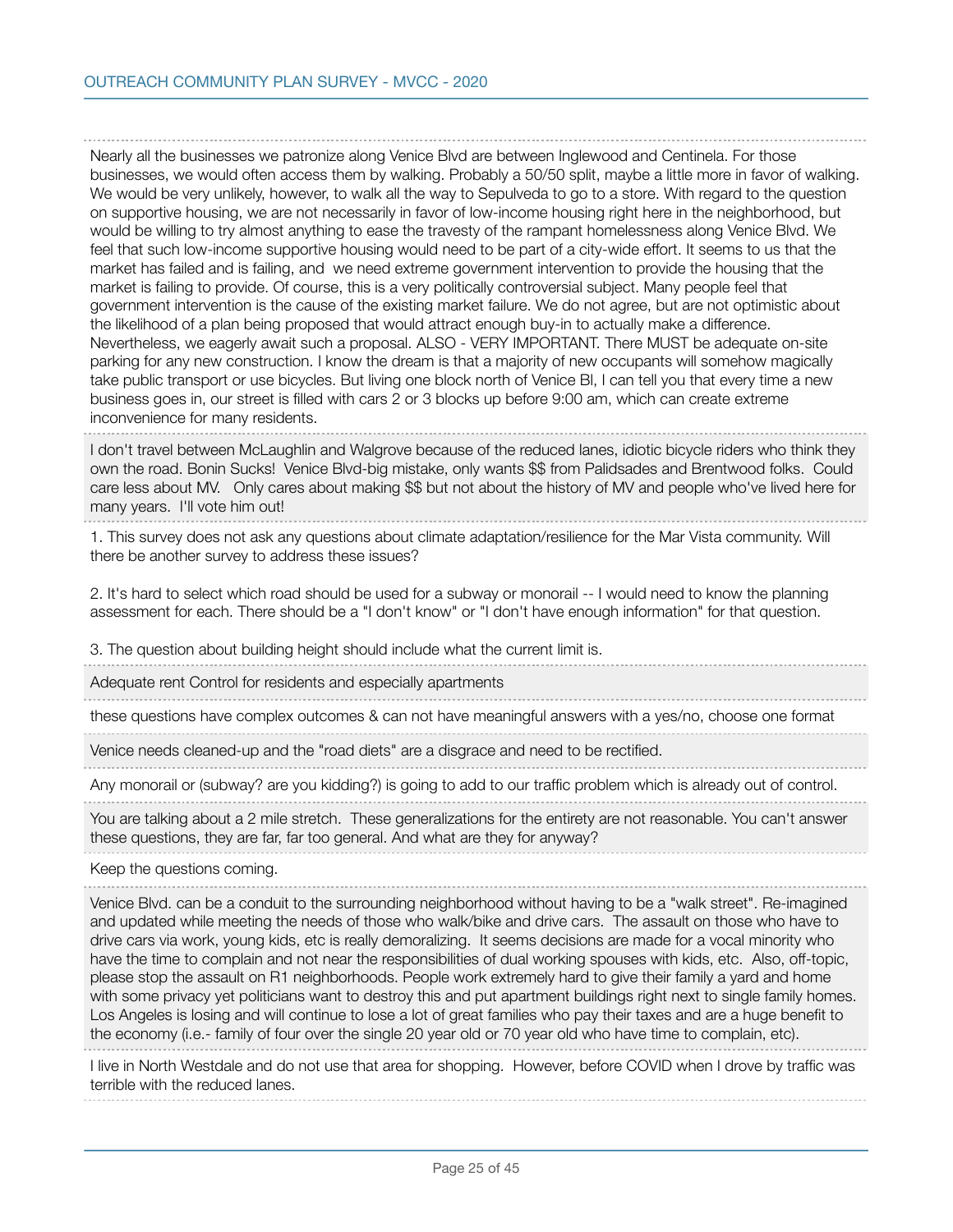-I use my car to haul chicken feed from Centinela Feed Store (200 lbs. every two months); there is always plenty of parking at the store. Since the COVID-19 lock-down, my shopping for groceries has been on the on-line with home delivery. I do, however take walks around the neighborhood and notice that there are lots of construction projects on practically every block.

-My neighbors and I DON'T WANT apartment buildings on our street, even though there is a plan floating around that neighborhoods near Venice Blvd. will be made denser.

nothing should be rent stabilized. It hurts businesses and apartment owners.

You did not mention restaurants in your businesses list. I would like to see restaurants.

Stop building apartment buildings in our neighborhood. You are destroying what we worked our whole lives for.

1- Not sure what is meant by " Rent Stabilized". Is it "Rent controlled" ? -meaning pre defined annual small increases. I checked "yes" based on this assumption.

2- Regarding the subway or monorail, Sepulveda makes the most sense since it provides the most direct access route to LAX.

Stop doing "Mixed Use" development with commercial on ground floor and 3-4 stories of Condo or Apartment Residential Housing Above. The Westside does not have the road infrastructure to support this type of development which just increases Vehicle Traffic exponentially. Convert Venice Blvd.from about Walgrove Ave. east to about Inglewood Ave. back to 3 lanes of traffic on East Bound & West Bound sides that Councilman Bonin implemented without voter/constituent approval. Finally elect a Different Councilman that has the true interests of the Electorate at heart.

## thank you

Our major concern is cut through traffic that goes through residential neighborhoods.

Building heights should be controlled to the lower side.

The City of Los Angeles should think out of the box and consider a mono rail system which would be the most economic and less impact on west side traffic. also consider a mono rail from the San Fernando Valley to LAX in the middle of the 405. This would be out of the Box thinking.

Mar Vista is a well sought after neighborhood - houses, people, neighborhood - it would be horrible and unforgivable to see if destroyed by developers and turn it into a housing complex of huge apt. buildings. We don't want another Jefferson Street

Please. Just stop with the congestion.

There is too much information required to answer some of these questions. I don't want to see this neighborhood lose our peacefulness, and I believe most people want to see that we are successfully housing homeless people, and not creating more homeless people because the COVID pandemic is displacing them.

Yes in my backyard.

The further away the subway or monorail is, the less crime and violence will be brought to our community.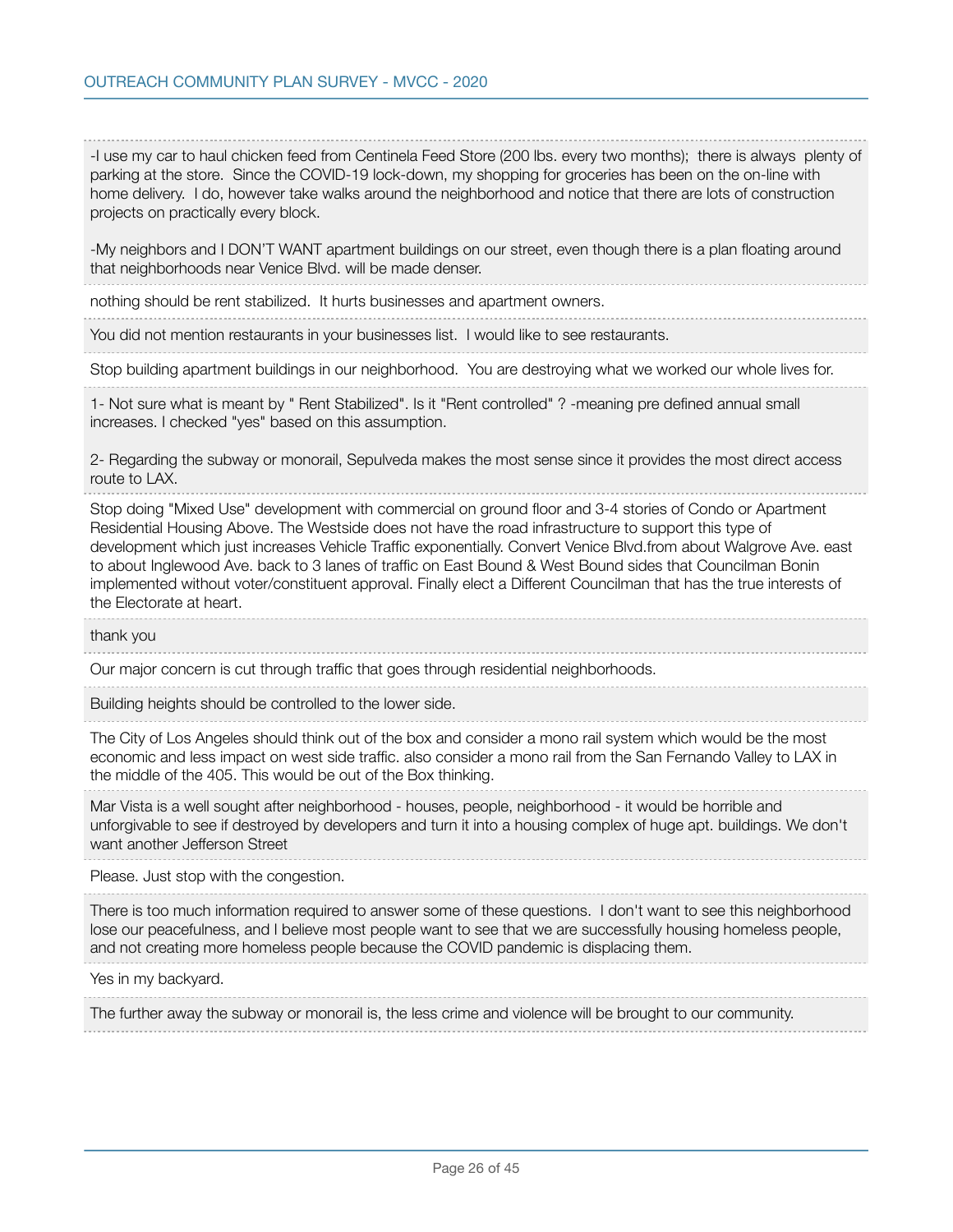Rent stabilization for businesses will only discourage development. Tenant welfare programs should not be provided for everyone. A tenant should be required to first show need and then get subsidies from the government. The burden should not be placed on the landlords. Rent stabilization has not worked over the last 50 years for housing and will not work for businesses.

rent control does not helpl anyone, not landlords or business owners.

There needs to be adequate Parking for apartments and business along Venice Blvd. DO NOT want to see multi story apartment building zoning on residential streets such as Grandview, Mountain View, Ocean View, Inglewood Ave in Mar Vista. City services are already EXTREMELY deficient in providing adequate street cleaning, parking, support services for homeless people. Police respond to calls, but have very limited ability to assist. City planners are pushing Residential density increase ostensibly to abate the housing shortfalls. However, while this is a boon for lucrative opportunities for developers, there is NO support for residents. No street cleaning. No green spaces. Inadequate planning for low income housing with wraparound support. No street repairs. Currently, there is no assistance with homeless crisis- for the homeless people, nor the residents, local business owners, or customers. We have lived in Mar Vista since 1993. We are not opposed to re-zoning and higher residential density- not at all. However, without clear planning, contractually obligated follow through and accountability for all related developers, real estate interests, city, county and local agencies so that these urban initiatives are executed with good intent and an eye to future civil society, we will remain skeptical.

I thought this was about the upzoning issue. Where is that survey?

Look at what is and build toward the future based on the current structure established.

Get rid of the homeless on our streets. They should not be allowed to camp and do drugs and steal things with impunity

This neighborhood needs to be safer for bicyclists. Additionally, the influx of homeless encampments along Venice Boulevard has become a growing public health hazard.

Please don't gentrify and make our neighborhood more expensive than it already is.

If you dig up Centinela for a subway line, expect a popular uprising on the west side. Ever since the "road diet" that reduced the number of traffic lanes along Venice Boulevard in Mar Vista to make space for a protected bicycle lane went into effect despite heavy opposition from local residents, the vehicular traffic on the Residential roads between Venice and Washington Blvds has gotten exponentially worse. As these Residential roads were not built to handle the additional traffic, once quiet residential areas are now crowded with cars which endanger the lives of the residents on a daily basis. Cutting off access to the biggest North - South artery between Sepulveda and Walgrove would be an act of stupidity that could only be rivaled by the stupiduty of "road diets" in the first place.

Housing must be a priority over everything the amount of homeless people (especially by the 405 bypass) has gone up from sad to unacceptable build a 7-story housing facility for all I care. Id rather Mar Vista be the community that helps the homeless the most than just have more and more live here every year especially w the pandemic what are they supposed to do.

In addition to building higher on Venice, the areas north and south currently reserved for single family homes should have increased allowable density as well. Since MVCC loves to talk a big game about the traditional uses of the neighborhood, they should also advocate returning mass transit lanes to Venice Blvd, since it was created as streetcar path

The demolition of small apartment buildings and constant construction of luxury apartments is very distressing. We lose valuable street parking, and the neighborhood is being gentrified very quickly. There is garbage everywhere on sidewalks and in alleys. Losing the 99 Cents store was very hard on the neighborhood, as that was the primary source of affordable and convenient shopping for many people.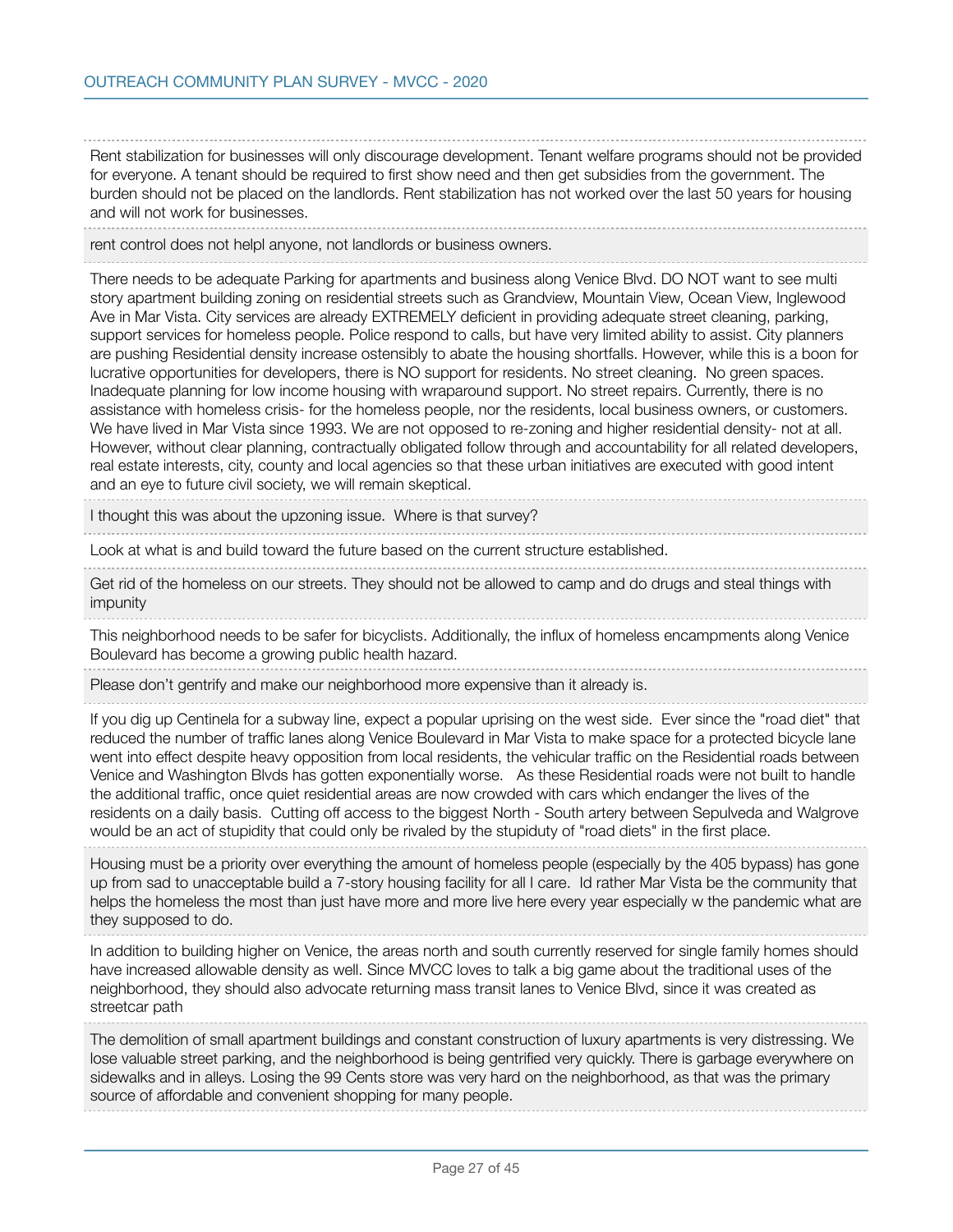During COVID19, suspend Bike Lane between Centinela and Inglewood Blvd. to allow restaurants to seat customers at tables & chairs in current "bike" lane

I love my neighborhood all the way I feel there's too many homeless makes it dangerous for me and my dog to walk down Venice Boulevard at times I also dislike the diet roads that we've had lately imposes and fire departments trying to get through Venice Boulevard and I find that to be very dangerous thank you for listening

I access business on Venice Blvd by walking, biking and car. You should be able to pick more than one. This survey could really use more details and information. Seems it can very easily steer people to a survey that doesn't represent true interests (maybe that's the point?).

Get the homeless out and make the area safe, clean and sanitary. What is currently in place is unacceptable and unsanitary.

Venice Boulevard is a mess. Why aren't you doing something about it?

Alla Rd. North of Washington NEEDS to be permitted. Both Michael Ave and Lyceum are permitted... now everyone parks on Alla and walks to work

End road diet—dangerous fast traffic spills over onto residential streets that are ill-equipped to handle it.

I'd like to see restaurants - preferably with plenty of outdoor seating (courtyard? rooftop dining?). i'd like to also see pedestrian bridges that allows people to cross Venice safely without interrupting the flow of traffic. some beautification would be great too: trees, landscaping, etc.

Please limit the high-rise mixed use developments going up everywhere.

The homeless camps are an embarrassment to everyone, even the homeless themselves, that live live in squalor. There is no valid excuse why the homeless cannot be moved into managed housing. It only takes the will to do so. Please do something about this.

There's too many people coming to the westside and what about the homeless situation?

I would really like to see a 99 Cent Store open. So many of us miss the 99 Cent that burned down. It was open evenings and always busy and people were friendly.

I picked Sepulveda because it already takes you through to the airport where Centinela does not work because you would run into Playa Vista and Westchester. Overland too far east as its already a pain to get to the Culver City train station without having to grab an Uber. In general would love to take public transportation but do not feel safe on LA public Transportation system anyway. I live near Centinela and in a perfect world, would love to have it walking distance but would not want the Hub at Venice Blvd. Maybe Washington. Regardless, even my kids cant ride the bus here with all the drug addicted transients that Bonin or the Mayor don't want to admit is a problem and a danger. I suspect its just gonna get worse but thats another conversation.

All Freeway underpays with drugs/homeless need to be Eliminated. These People Are Not Safe and they are creating filth, harm to others, drugs, etc. no one should live on the streets! The people that don't want help then should be in jail...